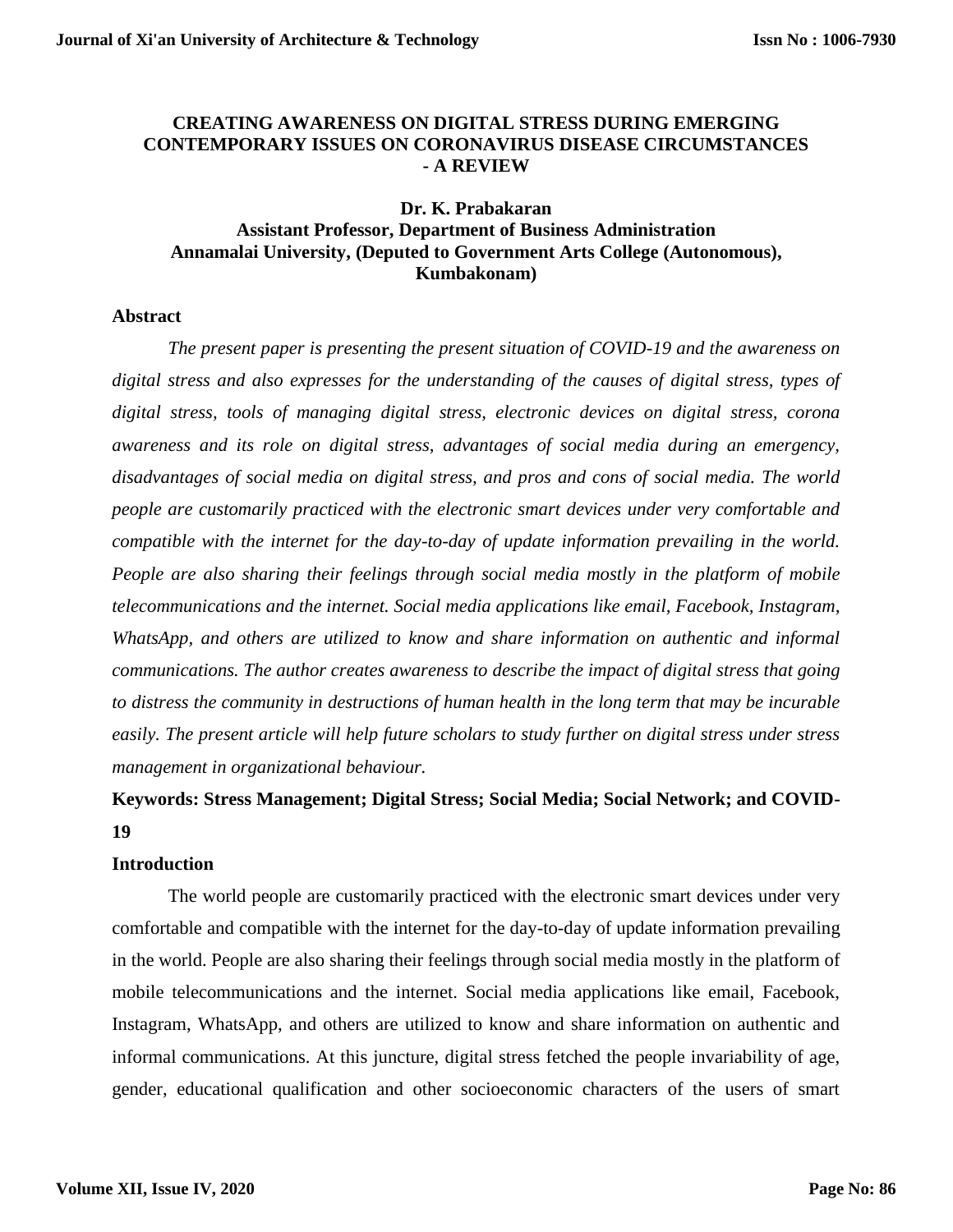electronic communicable devices with help of internet. The stress is many types; the digital stress is one among them. The emotional imbalances on the matters coming and sending through the smart electronic communicable devices are called digital stress. The users are now utilizing the smart electronic communicable devices per day that are increasing many hours during the coronavirus spreading circumstances. The anxiety of the users or general public on the coronavirus is induced to know any related information accessible through friends, websites, social media, televisions news, e-journals, e-newspapers, e-magazine, and the like. The author creates awareness to describe the impact of digital stress that going to distress the community in destructions of human health in the long term that may be incurable easily.

## **Digital Stress**

Digital stress is stress caused by negative interactions in emails, texts, social media, chat rooms and forums.<sup>1</sup> Based on research, Weinstein and Selman  $(2014)^2$  have identified two types of digital stress and six stressors. Digital stress is caused by negative interactions with digital technologies such as emails, texts, social media, smart phones, technical applications etc. In the workplace, it can be much more far-reaching. It can be caused by issues such as communication load or overload, application multitasking, reactive processes or software that is poorly designed from a UX (user experience) perspective (for example, software that requires continuous input or activity without any natural breaks for the human using it).<sup>3</sup> Hence, digital stress refers to negative or emotionally imbalanced effects of an individual through electronic communicable interfacing devices and its utilization commitment.

## **Causes of Digital Stress**

There are several causes of digital stress. The digital world enables what people call an "always-on" culture so that they are accessible at all times, and in turn, people have to access the technologies that can use for work at any time. And while technology is not "bad" in and of itself, it is the behaviours and habits, and those expected from an organizational level, that can cause stress. The romance and sexual interactions of the youth are caused more digital stresses as per the verbatim of Collins and Madsen, 2006<sup>4</sup>. People are learning, communicating, earning, and working to fulfill their needs. Digital device utilizations are part of the needs of the people. During the full-time working/enjoying on digital devices then the problems will come and it will pervert uncontrollable or unidentified factors into stress. All are to be in its limit of utilization, otherwise stress will fetch the situation. The attitude of watching frequent social media messages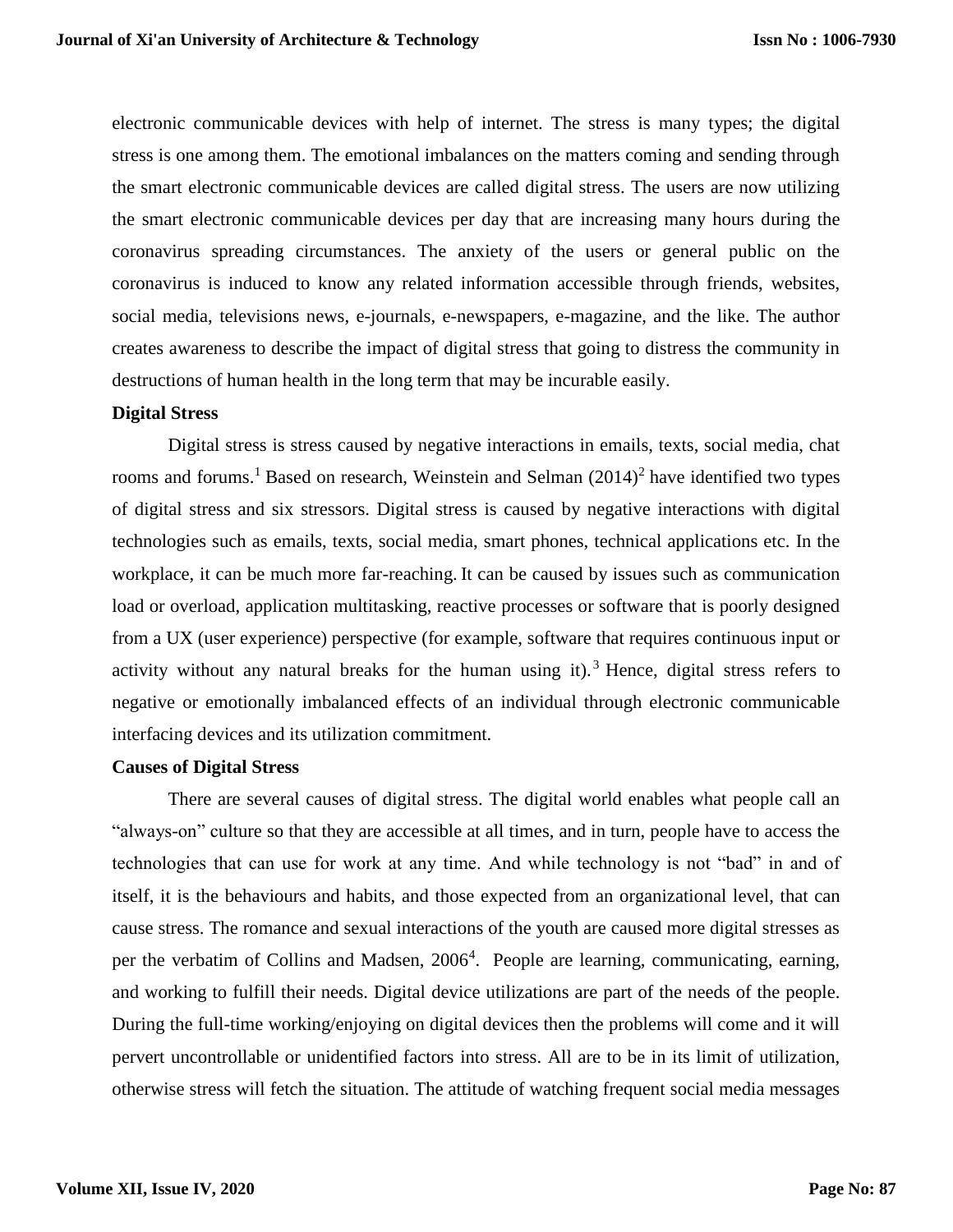will induce stress. Maintaining secrecy of messages to spouse, friends, relatives, and parents will cause stress to users. Most of the investigations are ending with the result of electronic connections oriented evidence. The transmission of voices, texts, videos, and photographs are being as evidence or as causes of stress depending upon the situations.

During the corona, most of the friends are commenting and sharing the Memes, text messages, documents (PDF and Word), images, and voice message to update the situations prevailed over the local, national, and international conditions of the victim of Corona. Most of the corporate instructed their employees to work home and fulfill the cliental needs as their own risk within the stipulated period. After completion of the project or work the employees suppose to inform the work completed to the concerned authority, but the traffic of data transmission goes delay, which will create the digital stress. Most of the IT employees are fed down on the higher pressure on the family commitments and additional duty of organizational works both are increasing the digital and mental stress. The leisure and recreation will reduce the mental and digital stress during working in the works spots are commonly is possible. Now the situation is disturbed both the work and family culture. If anyone fails in any one culture, the stress will succeed in the situation. Hence, the causes of digital stress are depending upon the situation of one individual and the commitment to the utilization of electronic devices. Therefore, the causes of digital stress are based on accepting the information to do the works, conveying the results through the electronic devices which are to be assured based on the connectivity, accessibility, and affordability of the devices and the capability of the users.

## **Types of digital stress**

As per the understanding of the author the digital stress are two types; such as individual and group digital stresses. Individual digital stress refers to an individual affecting or stressing as uncomfortable, inaccessible, unavailable, and unsatisfied from the smart electronics communicable devices' performances through utilization for work or enjoy. Group digital stress refers to group/organizations or group of individuals are affecting or stressing as uncomfortable, inaccessible, unavailable, and unsatisfied from their smart electronics communicable devices' performances through utilization for work or enjoy. As per the understanding of the author, digital stress is two types; such as individual and group digital stresses. Individual digital stress refers to an individual affecting or stressing as uncomfortable, inaccessible, unavailable, and unsatisfied from the smart electronics communicable devices' performances through utilization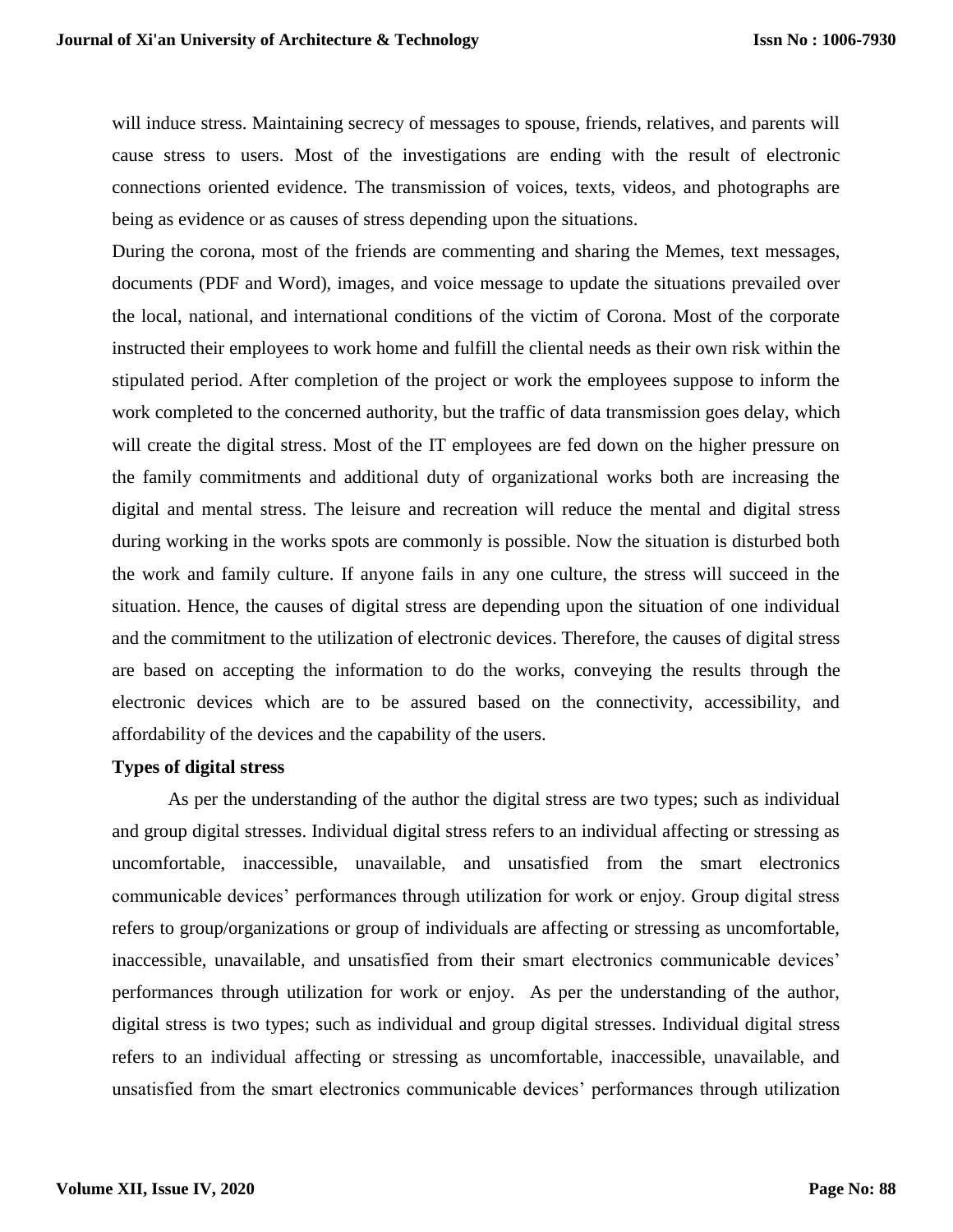for work or enjoyment. Group digital stress refers to group/organizations or group of individuals are affecting or stressing as uncomfortable, inaccessible, unavailable, and unsatisfied from their smart electronics communicable devices' performances through utilization for work or enjoy.

Dr. Mari Radzik, Coordinator of Mental Health Services at the Division of Adolescent and Young Adult medicine of Children's Hospital Los Angeles says that digital stresses are two types. Type 1 is seen as an expression of hostility, meanness, and cruelty. Type 2 refers to encompasses stresses related to navigating closeness in relationships.<sup>5</sup> Type 1 consists of mean and harassing personal attacks, public shaming and humiliation, and impersonation. Mean and harassing personal attacks that are usually anonymous, hateful messages directed at an individual. Public shaming and humiliation are referred to as humiliating messages about an individual that is posted in a public way. Impersonation means pretending to be someone else either by hacking someone's account or by creating a fake account. Type 2 encompasses stresses related to navigating closeness in relationships. This includes: Feeling smothered, Pressure to comply with requests for access, and Breaking into digital accounts and devices. Feeling smothered is refers to occurs when one person feels overwhelmed by someone sending excessive messages; Pressure to comply with requests for access means feeling pressure from a friend or significant other to give them access to online accounts or to send sexual messages or nude pictures as a symbol of trust; and Breaking into digital accounts and devices which are means that going through someone's texts, pictures, emails, or online accounts on their phone or computer without their permission. Radzik also added that the Common signs that your child maybe experiencing digital stress include the anxiety or panic attacks, isolation or withdrawal from social activities, increased secrecy, anger, depression, failing grades, rebellion, stomachaches, and headaches or other general body aches not explained by a medical condition.

## **Tools of managing digital stress**

According to Gini Harrison and Mathijs Lucassen  $(2018)^6$  the digital stresses can be managed from certain technology related to stress such as managing the digital detoxification; setting clear smart phone social usage boundaries; re-balancing work and home life; audit and curate your social media feed; and there's an app for that; using technology to advantage.

## **Electronic devices on digital stress**

According to American Psychological Association  $(2017)^7$  survey reports reported that "A decade after the emergence of smart phones, Facebook and Twitter, more than four out of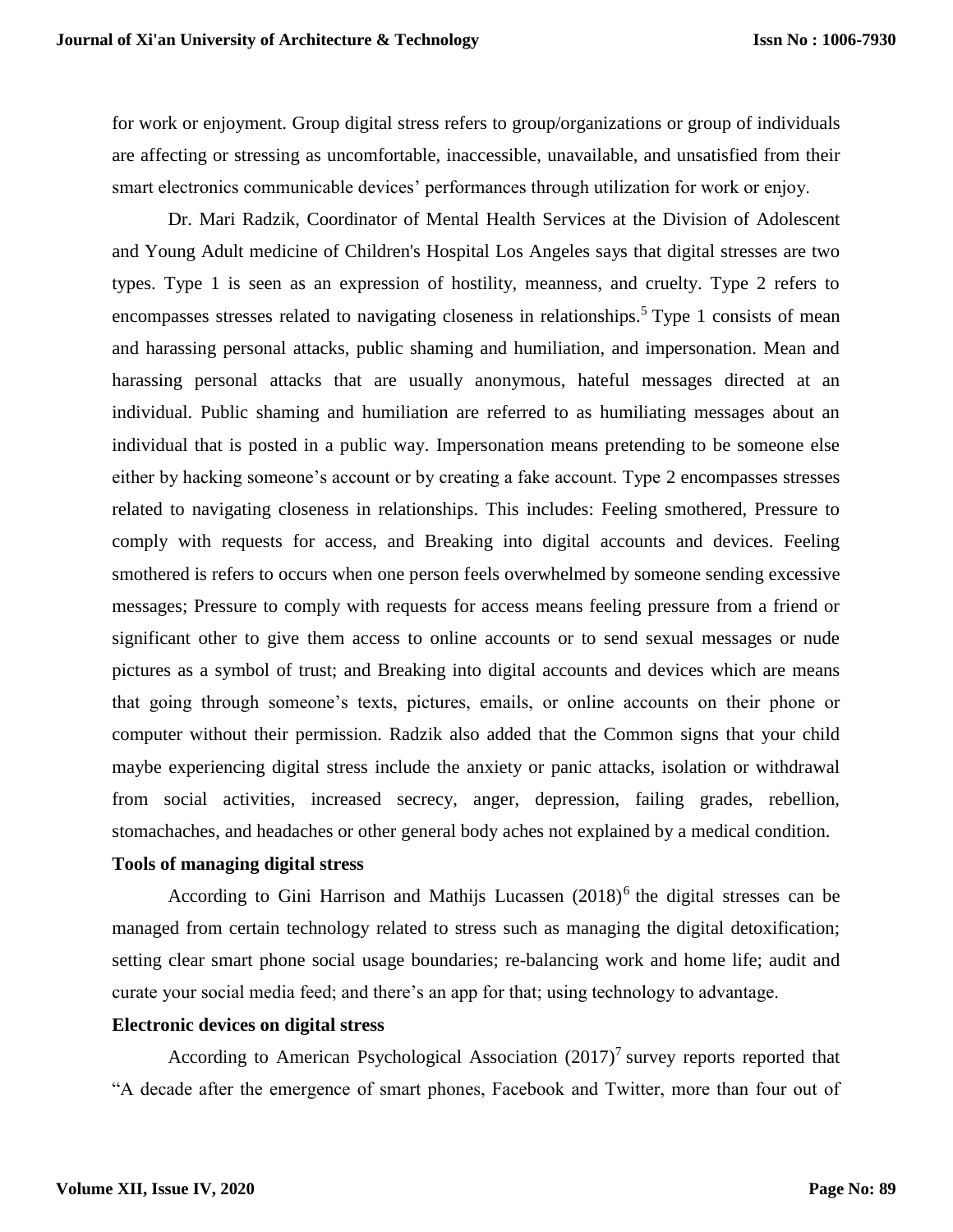five adults in the U.S. (86 percent) report that they constantly or often check their email, texts and social media accounts, according to part two of the American Psychological Association's report "Stress in America™: Coping with Change" released today. This attachment to devices and the constant use of technology is associated with higher stress levels for these Americans." Social media also negatively affects a greater proportion of constant checkers compared with those who do not check as frequently. More than two in five constant checkers (42 percent) say that political and cultural discussions on social media causes them on stress, compared with 33 percent of non-constant checkers. Additionally, 42 percent of constant checkers say they worry about negative effects of social media on their physical and mental health, compared with 27 percent of people who don't check as often. Almost two-thirds of Americans (65 percent) somewhat or strongly agree that periodically "unplugging" or taking a "digital detox" is important for their mental health. However, only 28 percent of those who say this actually report doing so. "Taking a digital detox is one of the most helpful ways to manage stress related to technology use," Bufka said. "Constant checkers could benefit from limiting their use of technology and presence on social media. Adults, and particularly parents, should strive to set a good example for children when it comes to a healthy relationship with technology." For the first time in the survey's 10-year history, APA released it in two parts, including this section focusing on stress related to technology and social media. The first section (released on Feb. 2015) highlighted how Americans are stressed about the future of our nation, with concerns about the current political climate and the outcome of the presidential election.



 According to World Economic Forum (WEF)  $(2015)^8$  reports mentioned that "dealing with the stress generated by social media connections begins with awareness. Some people even go as far as to keep a journal of their interactions and responses. They refer to their notes so they can identify the situations that cause the most stress and find ways to react to those."

Source: Adapted from "Why do Social Networks Increase Stress?" Huffington Post, July 12, 2013

"Moreover, stress can be as contagious as the common cold, with social media acting as one disease vector. Their natural human tendency to be empathetic makes them sensitive to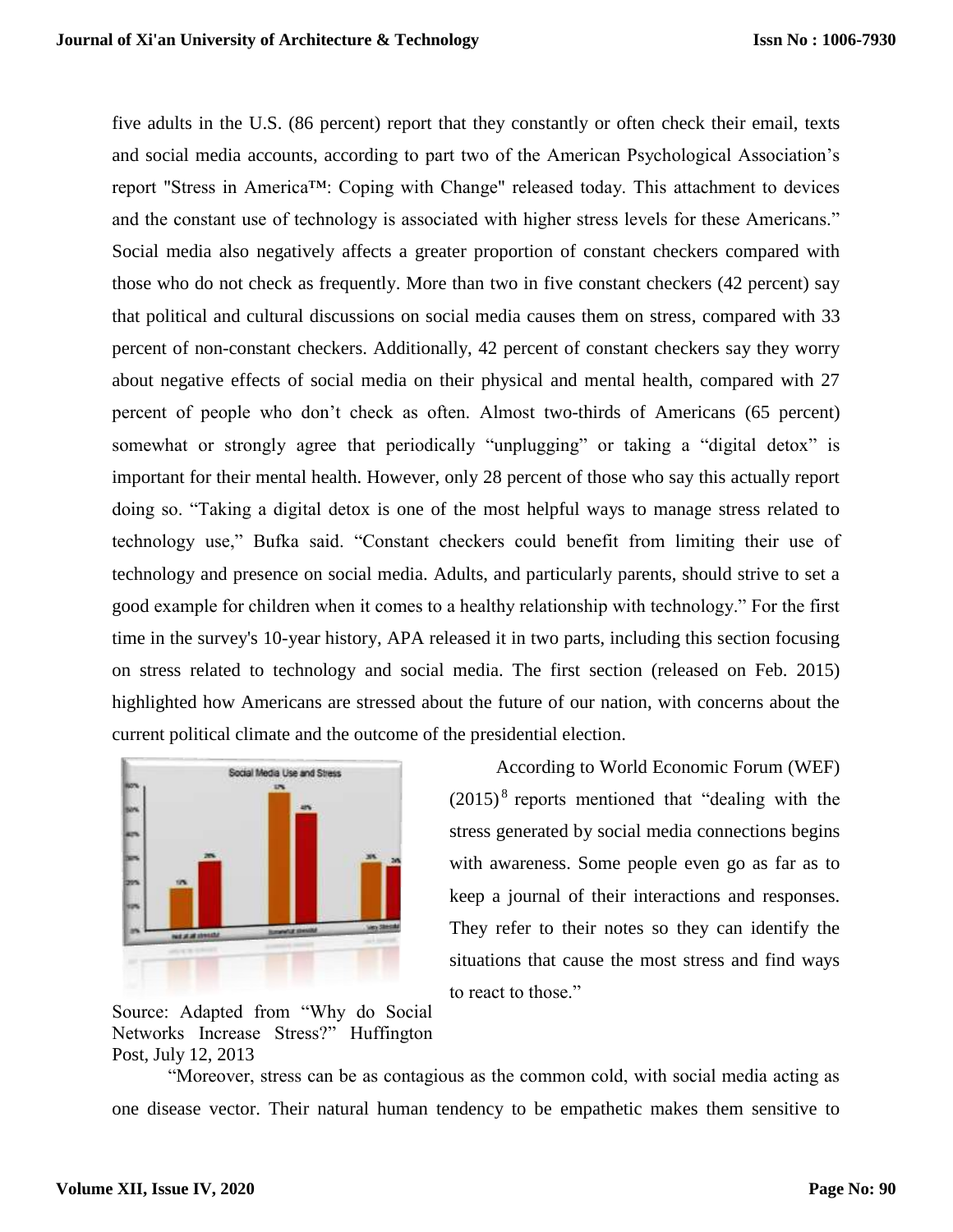distressing events in the lives of network members. The more social media connections they have, the greater that awareness may become, as may the risk of stress contagion. The above mentioned [Pew Research Center](https://www.huffpost.com/entry/social-networks-and-stress_b_3534170) analysis concluded that caring about others brings a cost that increases when social media expand their exposure to others' unfortunate circumstances."

John Dick  $(2017)^9$  said that maybe the lack of privacy and discretion in social media is driving up our stress levels. When nearly every part of our lives is only a cell-phone-cameraclick away from being viral content, are we doomed to high anxiety? Our data suggests this is possible. For example: Social network users who are "very concerned" about consumer privacy are 20 percent more likely to characterize their lives as "very stressful."; 83 percent of people believe Facebook does the worst job of protecting their privacy, compared to 11 percent who say Google, and 6 percent who say Apple. 69 percent of Facebook users do not believe the social network does enough to protect privacy. 77 percent of Americans do NOT believe employers should be able to review Facebook profiles as part of the job application process (even though they do). Obviously, most people with extreme privacy concerns never join social networks in the first place. That might just be too much anxiety for them to handle.

### **Corona awareness and its Role on digital stress**

WHO (6 March,  $2020$ )<sup>10</sup> pointed out that "Stay connected and maintain your social networks. Even in situations of isolations, try as much as possible to keep your personal daily routines. If health authorities have recommended limiting your physical social contact to contain the outbreak, you can stay connected via e-mail, social media, video conference and telephone." WHO also added "During times of stress, pay attention to your own needs and feelings. Engage in healthy activities that you enjoy and find relaxing. Exercise regularly, keep regular sleep routines and eat healthy food. Keep things in perspective. Public health agencies and experts in all countries are working on the outbreak to ensure the availability of the best care to those affected. A near-constant stream of news reports about an outbreak can cause anyone to feel anxious or distressed. Seek information updates and practical guidance at specific times during the day from health professionals and WHO website and avoid listening to or following rumors that make you feel uncomfortable."

Peter Varnum of WEF (2020) in his report entitled "Managing mental health during coronavirus - experts around the world share insights" mentioned Sandro Galea, Dean and Robert A. Knox Professor at Boston University of Public Health and a population health expert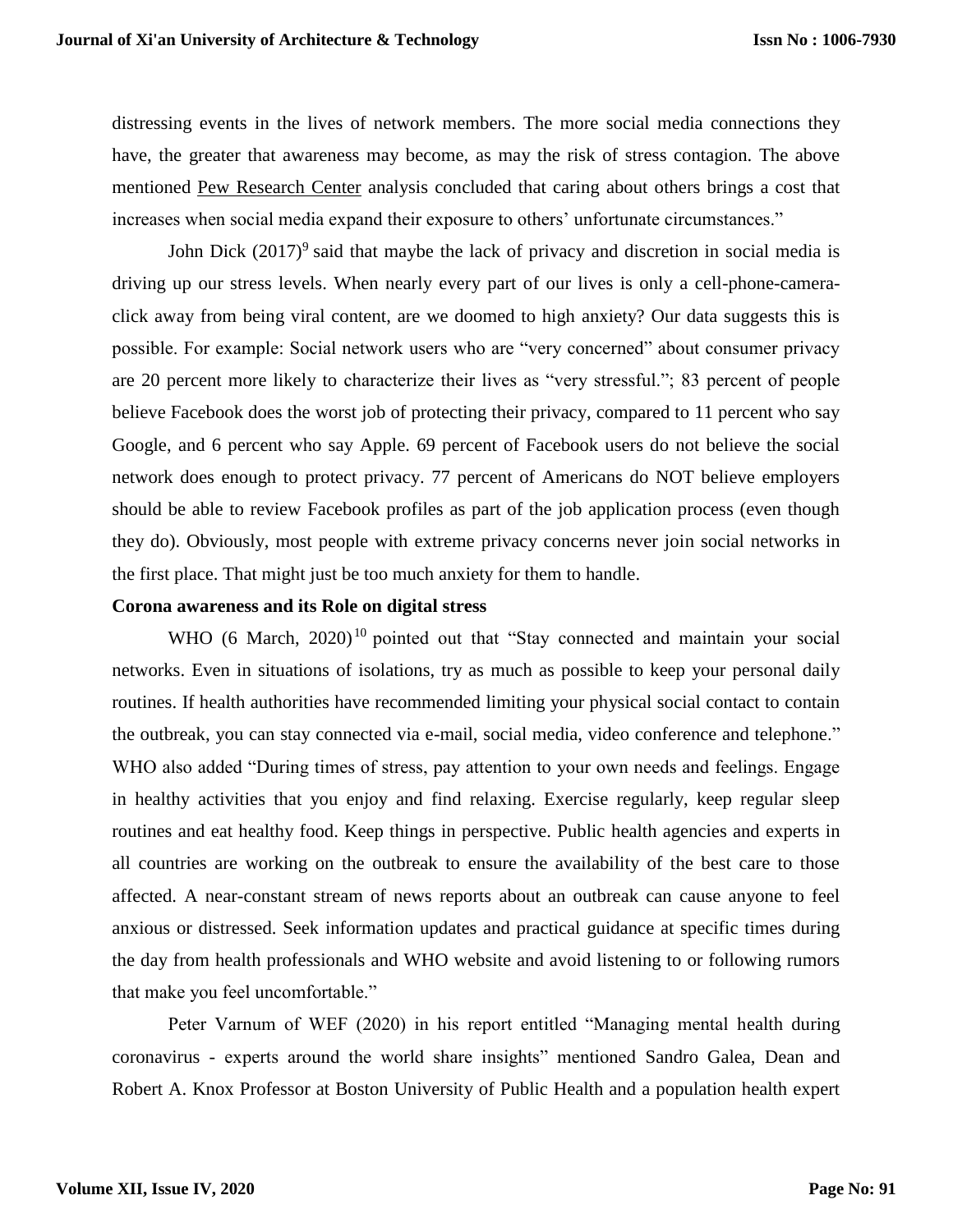that who has focused on the social causes of health, mental health and trauma, said he does not dismiss the risk of spread of the novel coronavirus, but it's also important to consider unexpected risks associated with the response to the outbreak. "The fact that social isolation is associated with poor mental health is unquestionable," he explained. "In addition, macro-level stress across society could have an undue social burden on specific populations." There will be medium and long-term consequences on people whose employment is in sectors like retail and transportation" he explained "Adding economic pressures will inevitably result in worse mental health." Galea also noted the effects of quarantining on people's mental health. Though quarantining measures and guidance vary by country and are still evolving, Galea pointed to a study of the 2003 SARS outbreak of the psychological effects of quarantining on residents in Toronto, which found that a substantial portion of those quarantined displayed symptoms of post-traumatic stress disorder and depression. If quarantining is necessary, there are steps that can mitigate the effects of being isolated, including: Staying connected with your social and family networks via technology; Keeping your daily routines as much as possible; Exercising regularly and practicing habits that you enjoy and find relaxing; and Seeking practical, credible information at specific times of the day.

## **Advantages of social media during emergency**

Ademola Abimbola<sup>11</sup> has informed that "When disaster strikes, most people turn to social media networks to get news. They get necessary updates from persons who are at the centre of the event. This article notes that After Haiti's 2010 earthquake, social media was used to link healthcare providers requiring supplies to those who had them. In Haiti and the 2011 Japan earthquake and tsunami, trapped victims were able to use social media services via their mobile phones to summon help and communicate with responders. The use of social media in emergency management situations has made many disaster relief organisations focus on boosting their social media activities. They alert the public of efforts they're preparing to give relief. The American Red Cross' " Social Media in Disasters and Emergencies" survey of 1,058 adults indicates that 18 per cent would turn to digital social media if calls to 911 were unsuccessful. Moreover, even after disaster strikes, social media is still used to help others find their loved ones. For example, Facebook has introduced a feature that allows you to mark yourself 'safe' during an emergency. This feature will notify your loved ones that you are safe and reduce their anxiety."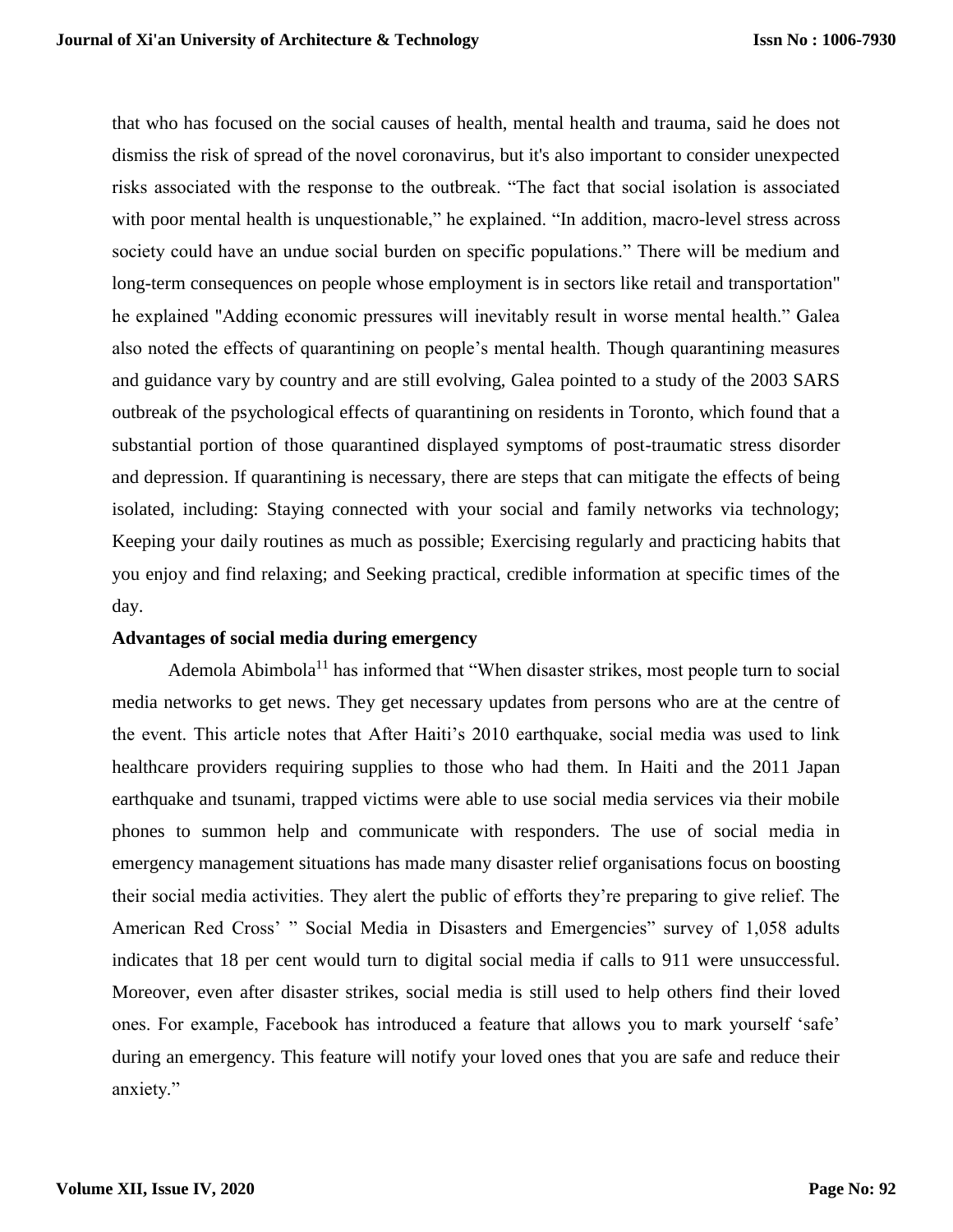Cassandra Nordyke  $(2018)^{12}$  says that "When disasters hit, chaos tends to follow. Emergency managers have successfully utilized social media at the core of their preparedness efforts in order to effectively communicate during disastrous events to keep such chaos to a minimum. Social media has made it possible to make smart decisions and spread information instantaneously, something that can ultimately help save lives. The use of social media to aid emergency management includes steps to broadcast important safety information, correct misinformation and build situational awareness. Recently, social media served as a means of conversing and engaging with communities around the world in the wake of the devastation wrought by Hurricanes Harvey and Irma. Twitter, Facebook and Instagram posts aided in informing the world about these hurricanes and its effects, and these platforms encouraged individuals to support relief efforts. Volunteers around the world used social media to provide aid workers in these affected areas with pertinent information such as real-time maps of who needed help and where. With a lack of telephone capabilities, social media provided a connection between families seeking news about their loved ones' status. Emergency management was improved in speed and effectiveness of relief efforts, and social media served as a two-way information flow that helped with tactical decisions. The benefits of using social media for emergency management are very clear, and emergency managers can strategically start to incorporate social media into their communication plans. By integrating the following suggestions, agencies and managers alike can more readily disseminate information and provide critical information for resource deployment."

Misha Ketchell  $(2020)^{13}$  said that "News and views about coronavirus has spread via social media in a way that no health emergency has done before. Platforms like Twitter, Facebook, Tik Tok and Instagram have played critical roles in sharing news and information, but also in disseminating rumours and misinformation. Early on, snippets of information circulated on Chinese social media platforms such as Weibo and WeChat, before state censors banned discussions. These posts already painted a grim picture, and Chinese users continue to play cat and mouse with the Internet police in order to share unfiltered information. As the virus spread, so did the social media conversation. On Facebook and Twitter, discussions have often taken place ahead of official announcements: calls to cancel the Australian Formula One Grand Prix were trending on Twitter days before the official decision. Similarly, user-generated public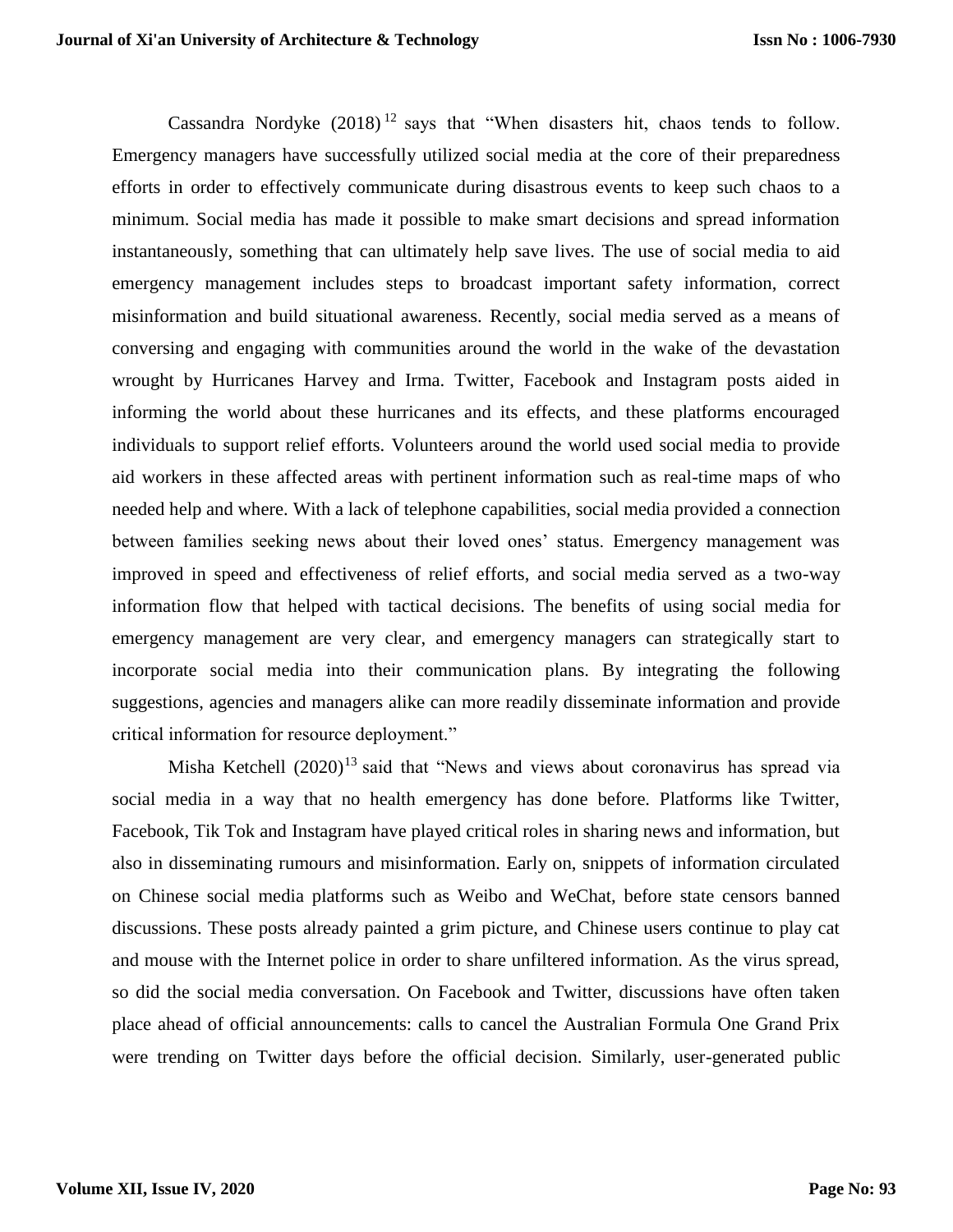health explainers have circulated while official government agencies in many countries discuss campaign briefs with advertising agencies."

Elizabeth Nolan Brown  $(2020)^{14}$  said that "it's almost hard to believe now, but there was time when Twitter, Facebook, and other forms of "participatory media" were widely heralded as great gifts to public perception and global democracy. For going on nearly half a decade now, the tone on tech companies and social media has shifted to one of suspicion, hostility, grievance, and moral panic. But as COVID-19 continues to spread around the world and as many governments continue to mishandle things, people are starting to remember why the platforms we love to hate are important after all. "All through February and early March, the voices of doctors and nurses on social media provided a vital antidote to those of confused and complacent political leaders embodied by President Trump," noted Ben Smith in The New York Times yesterday. Social media have also been providing news from early outbreak zones across the globe, as users widely disseminate stories from foreign news outlets, statements from foreign leaders, and firsthand accounts from residents of affected areas abroad. These snapshots helped give Americans a better sense of the scope of the threat posed by COVID-19 at a time when the messages coming from official channels were conflicting and confusing. They also illustrated the ways in which various social responses could play out-giving credence to calls here for "social distancing" and spurring measures to make room in medical facilities."

#### **Disadvantages of social media on digital stress**

Sabrina Barr  $(2019)^{15}$  in his article entitled "Six ways social media negatively affects your mental health" expressed that there are six ways of social media that could be negatively affecting mental health without even realizing it. Such as, first, Self-esteem which means that people all have their fair share of insecurities, some that they speak about openly and others that they prefer to keep to their selves. Second, the human connection which refers to human beings, it's so important for us to be able to communicate and forge personal connections with one another. Third, the memory, social media can be great for looking back fondly on memories and recounting how past events occurred. However, it can also distort how you remember certain tidbits from your life. Fourth, Sleep, it is having enough sleep is of paramount importance. However, many of us use our phones too soon before choosing the hit the hay, making it harder to doze off. Fifth, Attention span, it's not just individuals' subconscious brain that they need to worry about, but also the extent to which their brain can fully concentrate when they're awake.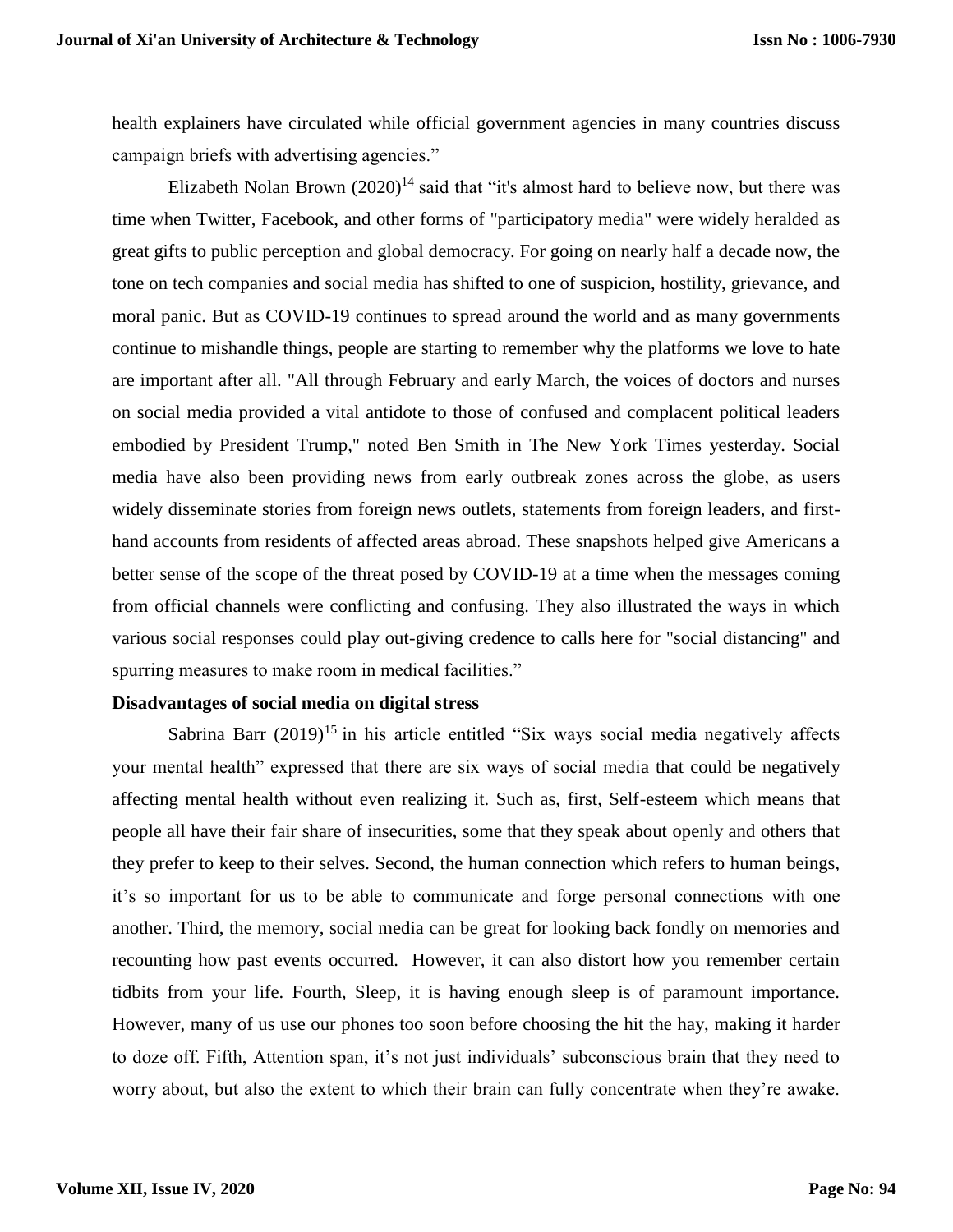Sixth, Mental health, not only has social media been proven to cause unhappiness, but it can also lead to the development of mental health issues such as anxiety or depression when used too much or without caution.

## **Pros and Cons of Social Media**

The author has mentioned that the pros and cons of social media and the digital stresses will determine from the factors which have identified from the following table information.

| <b>Pros</b>                                | Cons                                    |
|--------------------------------------------|-----------------------------------------|
| <b>Raises awareness</b>                    | <b>Promotes fake news</b>               |
| <b>Can combat loneliness</b>               | <b>Can increase loneliness</b>          |
| Normalizes help seeking behavior           | <b>Encourages anti-social behaviour</b> |
| <b>Creates and maintains relationships</b> | <b>Cyber bullying</b>                   |

**Source: https://ontheline.org.au/mental-health-blog/pros-and-cons-of-social-media-for-mental-health/**

Fake news will increase the stress to justify that news as genuine, from that the digital stress will increase the tendency of seeking more information to oblige the information. The social media is helping the human-being being as lonely during the COVID-19. But it is normally bad for health as mentally and physically. Social media will mostly encourage the youth for anti-social behaviour, which will affect their surroundings family, friends, future life and employment opportunities. The fake news and other irrelevant information sharing behaviour is cyber harassment that should be avoided. Hence, social media will mostly promote individuals to negative ways and means of digital stresses is obviously understood from the above differentiation.

According to TELUS Wise  $(2018)^{16}$  digital stress deals with three main ways such as the first is through time management: if user's time is better organized, their online life won't get in the way of other things they need to do. The second is through changing their habits and attitudes to make their digital life less stressful. Finally, it's important to make time for rest and reflection so that they aren't constantly under stress.

# **Discussion and Recommendation**

From the above discussions, the author has recommended that social media is good for the emergency to get the information from the source and authentic information from the government and concerned organizations for the benefit of their stakeholders to communicate the urgency of information. During the coronavirus, quarantine people are aware of the negative side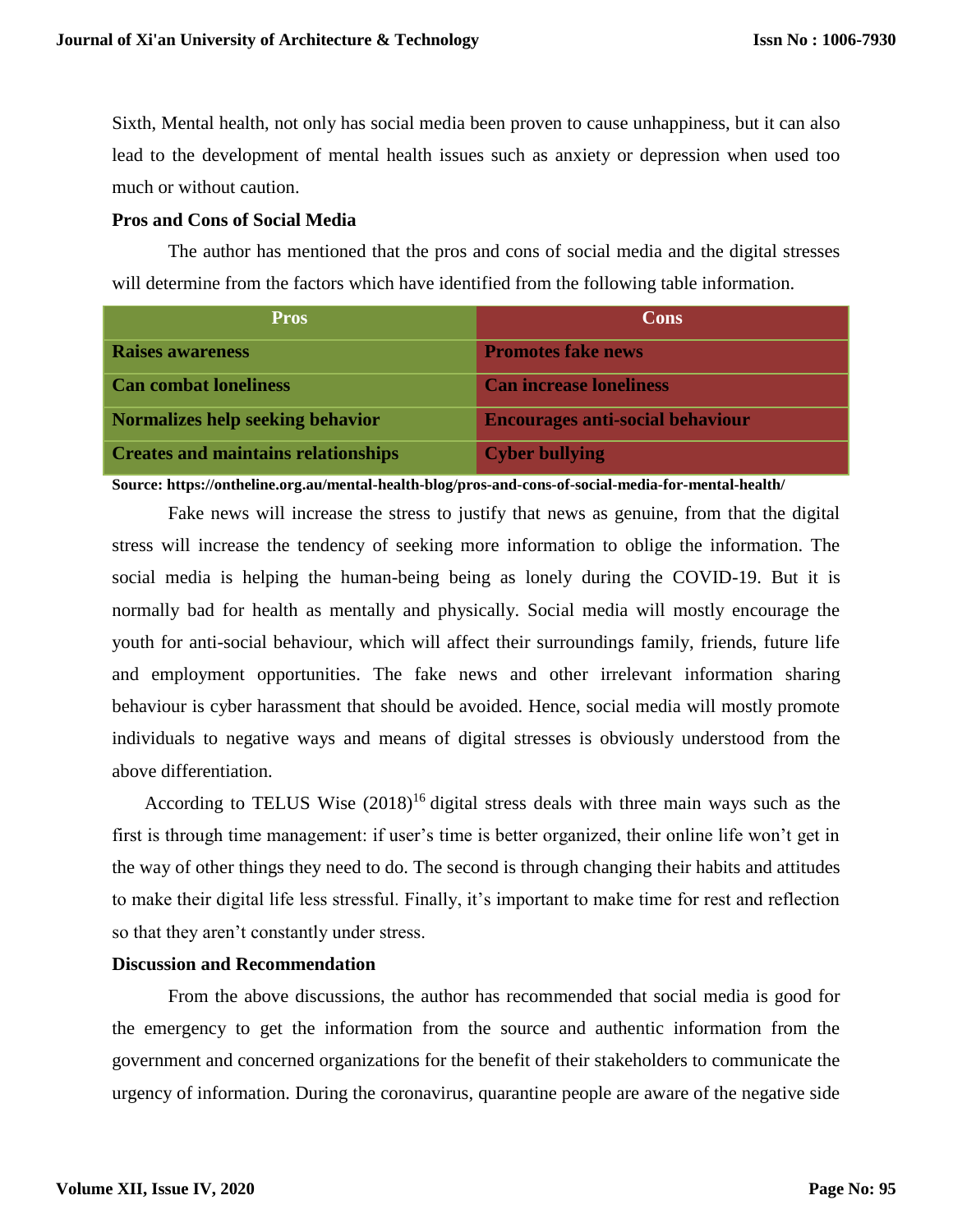of the diseases to spread over the country. Social media and digital stress are the inherent factors to affect humans mentally and physically. Due to social media, most of the youth are not sleeping in time in a day, the undue of sleep sensation will affect human health in an adverse effect on the growth of mental abilities and good well-being conditions of the body. The continuous of getting information from social media is enforcing the people to watch the most important news. Social media applications like, WhatsApp, Facebook, Instagram, and Twitter are played a good role in COVID-19 awareness and propaganda to safeguard the people from the disease. The digital stress is too high during the COVID-19 among the people who afraid of this disease. But most of the people in India are not aware of the seriousness of the disease. The author has reported that the government should enter into social media awareness and alert the people will give more impact to control the situations.

## **Conclusion**

As per the above discussion and recommendations of the present article, the author has concluded that digital stress refers to the negative or emotionally imbalanced effects of an individual through electronic communicable interfacing devices and its utilization commitment. The causes of digital stress are depending upon the situation of one individual and the commitment to the utilization of electronic devices. Therefore, the causes of digital stress are based on accepting the information to do the works, conveying the results through the electronic devices which are to be assured based on the connectivity, accessibility, and affordability of the devices and the capability of the users. The social media is helping the human-being being as lonely during the COVID-19. But it is normally bad for health as mentally and physically. Social media will mostly encourage the youth for anti-social behaviour, which will affect their surroundings family, friends, future life and employment opportunities. The fake news and other irrelevant information sharing behaviour is cyber harassment that should be avoided. Hence, social media will mostly promote individuals to negative ways and means of digital stresses is understood from the above differentiation. Anyhow, the author has pointed out that social media applications like WhatsApp, Facebook, Instagram, and Twitter are played a good role in COVID-19 awareness and propaganda to safeguard the people from the disease. The digital stress is too high during the COVID-19 among the people who afraid of this disease. But most of the people in India are not aware of the seriousness of the disease. The author has reported that